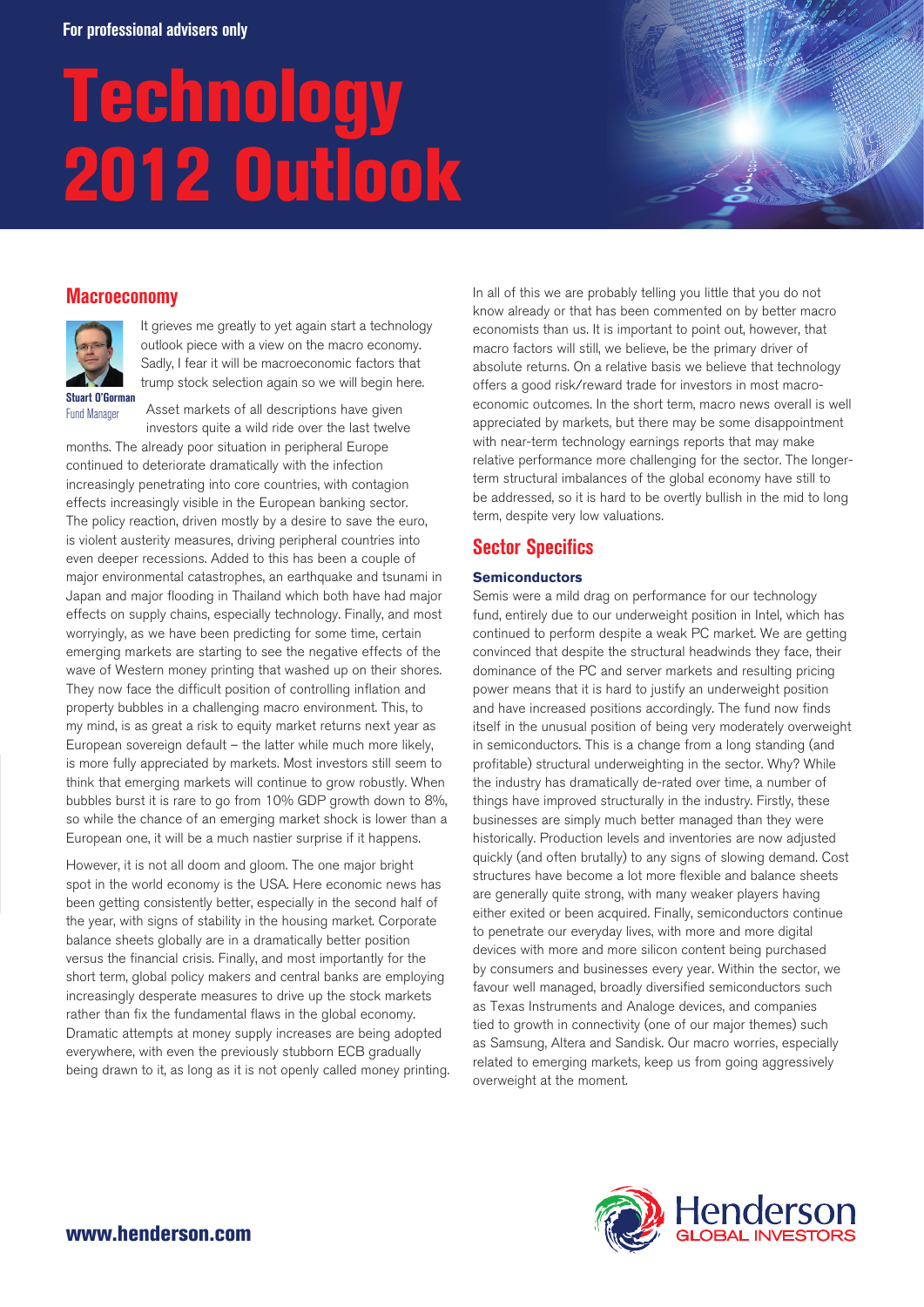## **Communications equipment**

It has been a very tough year for most communications equipment stocks, with the sector being one of the worst performers in technology in 2011. This has been very broad based. Many of the structurally poorly positioned businesses such as Nokia, Research In Motion and Alcatel have continued to implode, while investors have realised that not even "next generation" or "new cycle" technology company deserves a P/E of over 40x next year in a poor macro economic environment. This sector has been one of the biggest contributors to the attribution of the fund, more by avoiding the disasters than by major successes. Mobile handsets have generally been a disaster area for investors in the sector as Apple and Samsung increasingly suck profits from the rest of the industry. We believe this is likely to continue going forward. While there are some deep value names with interesting assets in the area such as Nokia and RIMM we would prefer to see business trends bottom rather than buying a bad business in the hope of M&A. In addition to Apple and Samsung (which sit outside the Comm Equipment sector) we prefer Qualcomm as the way to play the space due to their increasing share gains and the rapid adoption of smartphones globally. We remain heavily underweight telecom equipment stocks as we remain concerned that capex will be pressured in 2012, especially in Europe and Emerging Markets. In networking we bought back into Cisco as they have finally stopped trying to be a hyper growth company and are starting to go through the painful process of accepting they are a normal company with a good business. We also retain a small position in F5 Networks. We would like to buy other "next generation" networking companies but only when their valuations reflect the fact that they are growth cyclicals rather than growth stocks and are often exposed to a very narrow product area, making them more risky. We are slightly underweight the sector overall.

#### **Internet**

While the internet sector overall was one of the better performing sectors in 2011, the strong performance of index heavyweight Google has masked more mixed returns within the sector leading to a neutral impact on the relative performance of the fund. We remain heavily overweight the sector as it remains exposed to most of our preferred themes, especially e-commerce and internet advertising. Names such as Google, Amazon and Priceline continue to benefit from the shift in buying behaviour towards the internet by both consumers and corporate entities. While there will be names that do not succeed due to mis-execution or the entry of a large competitor to their space (generally Amazon or Google) we continue to believe that the secular strength of the story has a large number of drivers – the growth in digital natives, the rapid adoption of data enabled mobile devices such as tablets and smart-phones, the increasing effectiveness of online advertising and finally the simple cost savings that are achievable by going on-line.

## **Electronic equipment and instruments**

We have often referred to this sector as "the gift that keeps on giving" and it earned its title again by being one of the strongest contributors to relative performance in 2011 as we were heavily underweight and it was by far the worst performing sector. It remains dominated by component businesses that generally at best have short term competitive advantages, either product cycle leads or capacity, all of which generally can eventually be

overturned by their rivals. Any "hot" product areas generally attract a flood of capacity and competition leading to dismal returns, such as in LED lighting. In addition many names in this sector also face the problem of being exposed to areas where growth is slowing dramatically such as the LCD TV market and the PC market. Finally management quality is often low, especially for Japanese companies which are a major part of this sector. We have started to pick up a few names in the sector, but unfortunately it is hard to find long term secular stories in the space. We have a large position in Hon Hai, as we believe its scale does at least provide some barrier to entry and is (finally) giving it some pricing power with its largest customer Apple, as they are the only company that can cope with their rampant growth. We remain heavily underweight the sector but are conscious that if we see a dramatically improving macro environment many of the excesses of this sector will be bailed out, at least in the short term. There is also the chance (maybe hope is a better word) that eventually management teams decide to run their businesses in the interest of shareholders. If they do there is potentially a lot of value in many of these names.

#### **IT services**

This sector was one of the strongest sectors globally in 2011, but was a mild drag on performance for the fund. The defensive (or at least late cycle) nature of many of the business models was very appealing as investors sought safety from the macro storm. The fund initially was hurt by a lack of exposure to data processors, especially Visa and Mastercard due to regulatory uncertainty. However, once this lifted, positions were built and aided performance from the second quarter onwards. Within traditional IT services stocks it really was a case of the haves and the have-nots. The fund benefitted from being exposed to the correct IT services stocks owning managed global leaders such as Accenture and IBM. These names continued to take share from smaller regional based players who cannot industrialise their processes or provide global solutions. We continue to favour the larger players but have reduced our relative position in all these names due to concerns that they face tough comparisons in 2012, using this to fund some of the increases in certain semiconductor names.

#### **Software**

Software was also a mild drag on performance last year. While the fund avoided certain disasters such as Nintendo, this was more than offset by very poor returns in Temenos, the banking software company. Very aggressive accounting had inflated prior year figures, leading us to overestimate the organic growth potential of the company. Problems were compounded by a deepening financial crisis in Europe and Emerging Markets leading us to sell the position. Going forward we are approximately neutral in this sector, reversing a very long term structural overweight in the area. While valuations on many names are attractive we are worried about near term delays in spending decisions that may badly impact stocks, as has already been seen in rather weak results in Oracle, Salesforce, Redhat and Informatica in the last couple of months. We successfully avoided all of these bar Oracle and still believe if spending is restrained Oracle will still be a better name to be exposed to than the more "exciting" names. Again if valuations retreat to more acceptable levels we will look to add to the more aggressive names in the sector, similar to networking names. Many of these companies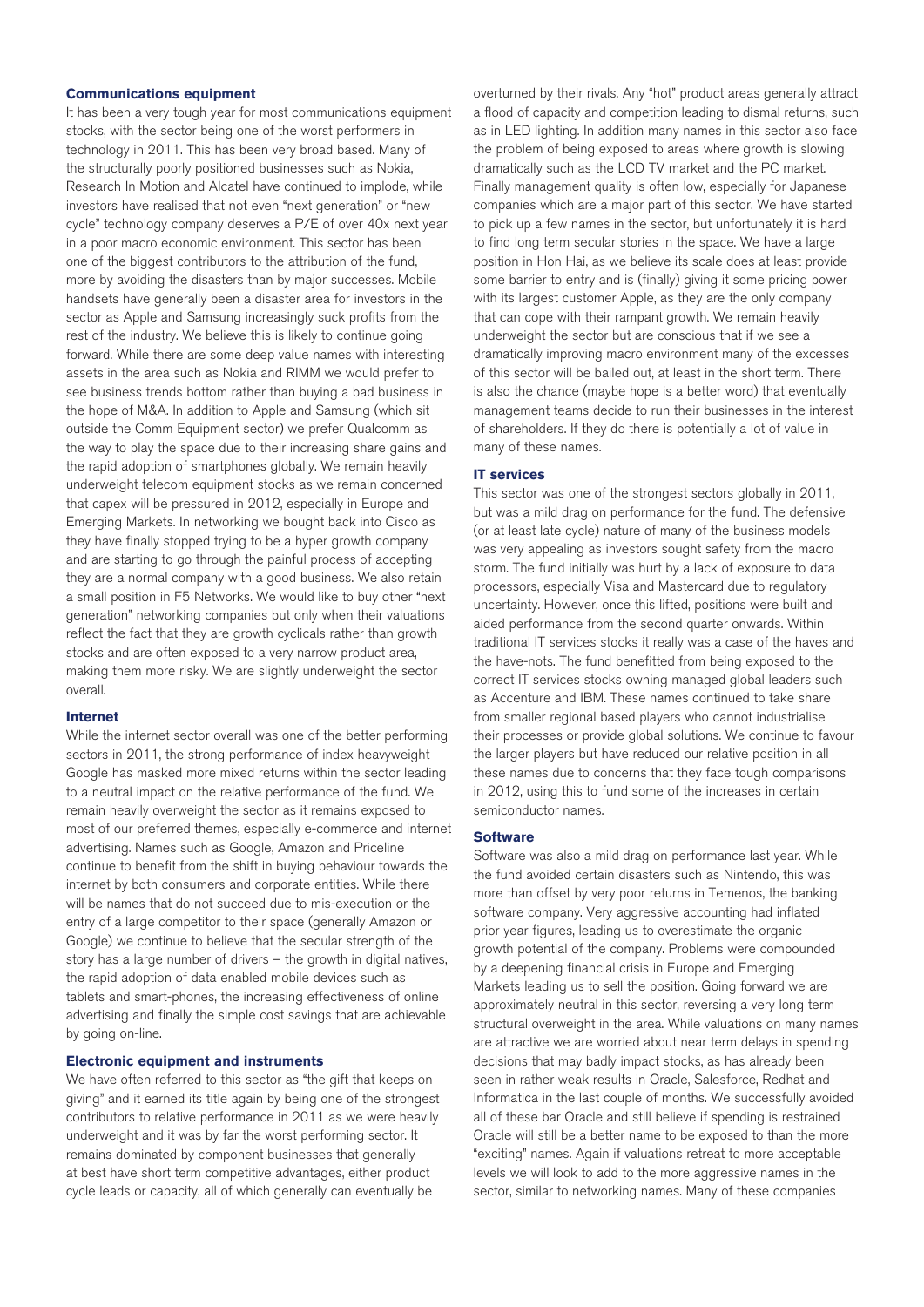are very interesting but all too often are already priced for success. We currently find more pedestrian names such as Intuit, Checkpoint and Microsoft more attractive ways to play the trends in software.

## **Computer hardware**

Hardware stocks contributed modestly to outperformance in the fund last year. Its weighting is dominated by Apple, which makes up approximately 60% of the sector. Apple has been a long-term overweight position for the fund. Sadly we now find ourselves forced to be underweight as it is more than 10% of the benchmark. As we predicted Apple continues to dominate the high end of the smart-phone, laptop, MP3 and tablet markets and is now starting to move its products down the cost curve in smart-phones. Near-term results will continue to be strong and valuations remain ludicrously low. It remains our largest position. Elsewhere we continue to favour storage names such as Network Appliance and EMC. Near term, there may be some risks to estimates as their corporate customers may delay spending, but we think the growth in data means that it will be hard to postpone spending for long. Valuations are also very attractive. Finally we have recently increased positions in Hewlett Packard and Dell due to extremely low valuations. While these are structurally challenged businesses, they are priced for a collapse in fundamentals that we believe is unlikely.

# **Conclusion and outlook**

As we said at the start, absolute returns are going to be dominated by macro factors which are extremely difficult to predict at the moment, especially given the experimental nature of the policy responses i.e. quantitative easing (QE).

There are a lot of exciting things happening in the technology sector at the moment. Consumers are currently spoiled for choice as digital products, especially those with wireless connectivity penetrates our lives on an ever increasing basis. The very nature of how we interact with friends, work and the media is being revolutionised by these devices and new ways of using them such as social networking and tablets. The ever reducing cost of technology means that the addressable market for these products is exploding, especially in Emerging Markets. Corporations, having long viewed technology as a necessary cost that should be controlled as much as possible, are increasingly viewing technology again as a way to help grow sales and reduce other costs within their business. This is being driven by a large number of innovative product cycles, such as virtualisation, mobile working and the ever growing internet to name but a few. We wholeheartedly agree that these trends present opportunities but we must remind investors to be wary of the hype. Too many times have we seen good ideas ruined by capital flocking to "hot" areas, valuations being driven to levels that cannot be justified, investors forgetting that "revolutionary" technology companies are not themselves immune from revolutions and, most commonly, mistaking cyclical strength for secular growth. Many of the "new cycle", "cloud" and "digital revolution" stocks so beloved of technology funds are simply a rather leveraged way to bet on the success of QE, as so many "stock pickers" found to their cost in 2011. Consistent relative returns in technology require a firm understanding of valuation, long-term growth potential and barriers to entry, as well as the technology itself.

For the technology sector we continue to believe that on a relative basis, technology offers an excellent risk/reward option relative to other equities. Some of our main reasons are summarised below:

- 1) Historically low valuations relative to the market;
- 2) Extremely strong balance sheets and cash generation;
- 3) High levels of recurring revenues;
- 4) Flexible business models and cost structures;
- 5) Exciting new product cycles that can spur new markets;
- Continuous cost reduction, making existing products more attractive;
- 7) Dis-intermediation of "old economy" business models by the internet;
- 8) Demographic shift away from digital refugees to digital natives;
- 9) Corporate spending on technology below trend;
- 10) Beta below 1;
- 11) One of the few sectors not invited to the "credit bubble party".

We believe this combination of secular drivers, downside buffers and attractive valuations will help technology outperform in dreadful, bad, mediocre and good markets. Counter-intuitively the environment where technology will struggle on a relative basis is in a rampant bull market. If we have a strong sustained global recovery, companies with bad balance sheets, fixed cost structures etc. will be the strongest performers, and the average technology company does not fit that description. In that (happy) outcome, absolute returns will be very good, but relative will not. We unfortunately view a strong sustainable global macro rebound as the least likely macro outcome so are happy to view technology to equity investors as a way to diversify their portfolio in the long term.